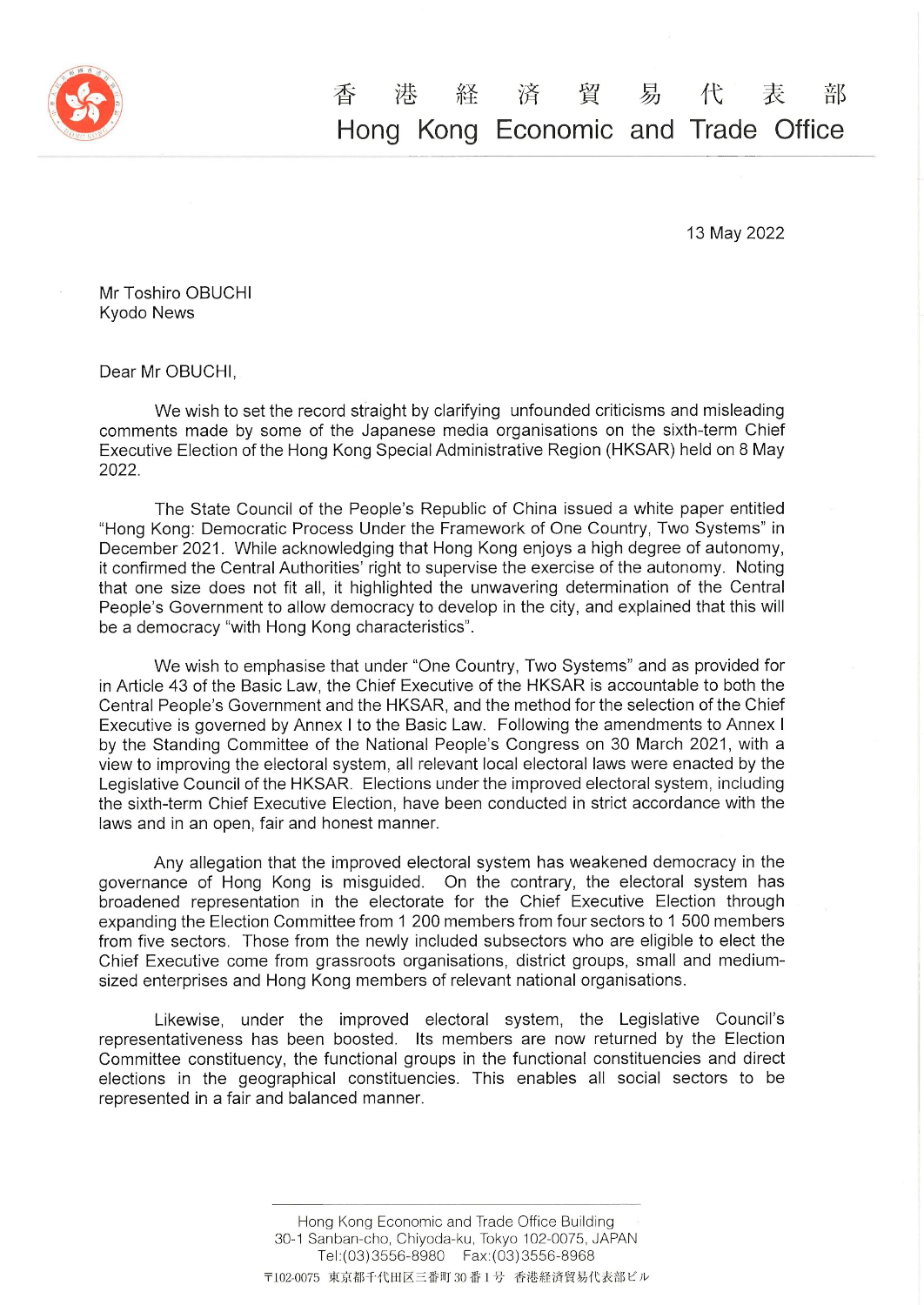It should be noted that the decision of the Standing Committee of the National People's Congress in March 2021 has not changed the ultimate aim of attaining universal suffrage in the selection of the Chief Executive under Article 45 of the Basic Law. We strongly believe that improving the electoral system, ensuring "patriots administering Hong Kong" and safeguarding the overall interests of society are conducive to the stable development of Hong Kong's democracy.

The six-term Chief Executive Election was held in strict accordance with the "One Country, Two Systems" principle and the Basic Law.

Yours sincerely,

Eurene // //  $\backslash$ 

(Thomas Wu) PrincipaI Representative(Acting) Hong Kong Economic and Trade Office (Tokyo)